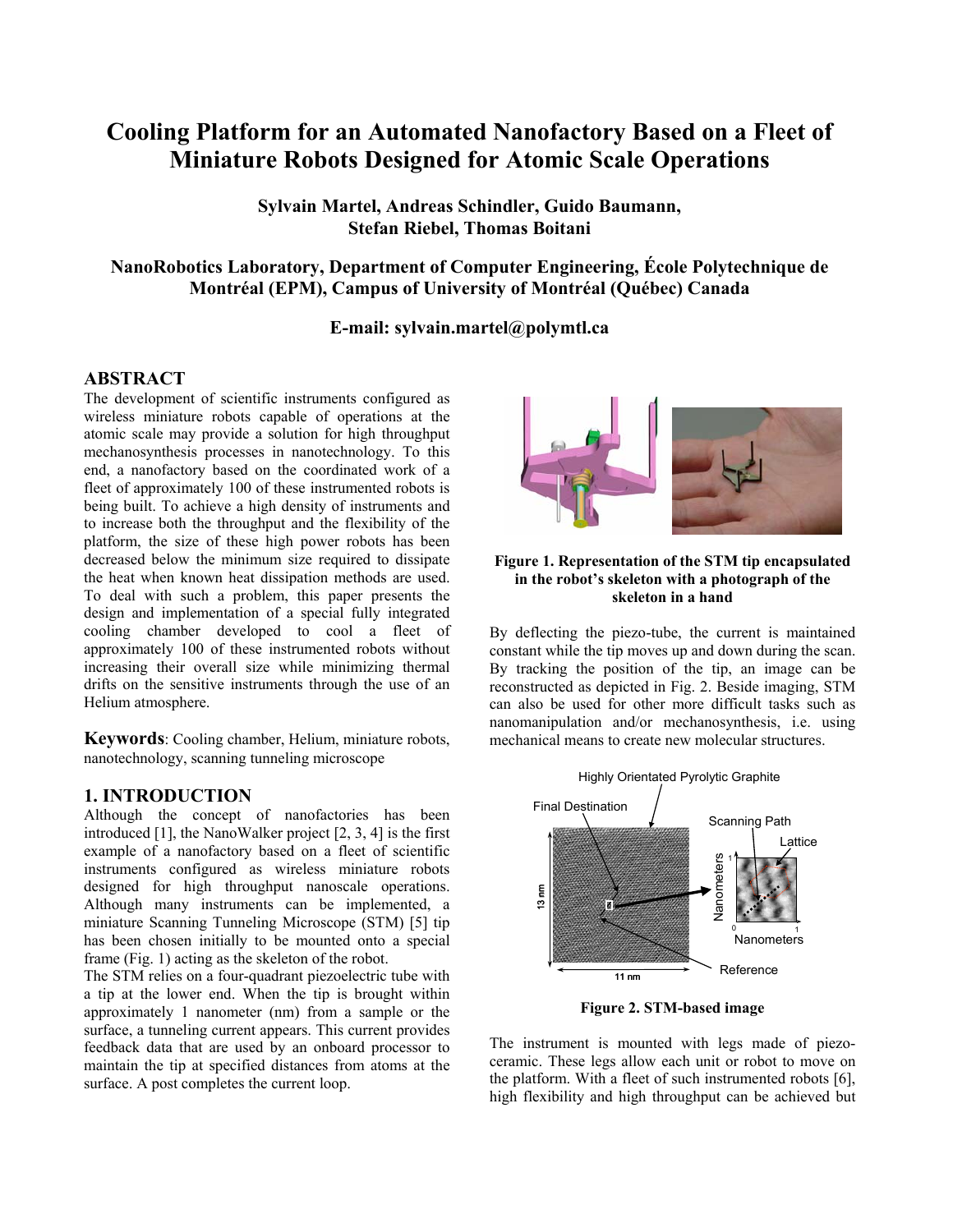the complexity in controlling and managing such wireless system requires a fair amount of embedded electronics.

The embedded electronic system consists of a 12-layer flexible circuit mounted on top of the mechanical components as depicted in the Computer-Aided Design (CAD) representation in Fig. 3. As shown in Fig. 3, the flexible circuit can be bended to maintain the overall diameter of the robot to approximately 32 mm. Reducing the overall size is a critical aspect of the design since it allows more robots per surface area and hence, a higher throughput per platform for operations at the molecular and/or atomic scale.



**Figure 3. CAD representation showing the flexible circuit architecture** 

Fig. 4 and Fig. 5 show the final version of the NanoWalker robot. In Fig. 4, the STM is shown in the center surrounded by three piezo-legs used for displacement [7]. The power amplifiers are used to drive the tube scanner for the STM tip.



**Figure 4. View from below the NanoWalker robot** 

Infrared (IR) transceivers operating in the 875-nm wavelength are used for communication between the robots and a central computer. Fig. 5 shows also two IR emitters or transmitters used for global positioning [8] (i.e. resolution of a few micrometers) while the STM tip is also used for atomic scale positioning (i.e. atomic resolution) using a special grid [9] made of Highly Oriented Pyrolytic Graphite (HOPG) with reference patterns engraved using a Focus Ion Beam (FIB).



**Figure 5. View of the NanoWalker robot** 

A photograph of the upper or outer side of the nonpopulated version of the flexible circuit is depicted in Fig. 6. In both Fig. 5 and Fig. 6, the components 1, 2, and 3 represent a custom controller, a Digital Signal Processor (DSP), and a memory device respectively.



**Figure. 6. Photograph of the bare board** 

One of the major issues in the miniaturization of such high performance instrumented robot is the heat dissipation. Estimations and preliminary tests showed that each robot dissipates between 15 and 20W of power on average. Although such issue can be easily resolved in larger systems, known solutions used in the electronic community such as heat sinks and/or heat pipes for instance, would increase substantially the size of each robot. The other approaches, e.g. [10] using wired microrobots in a Scanning Electron Microscope (SEM), teleoperation systems [11], or task-oriented closed-loop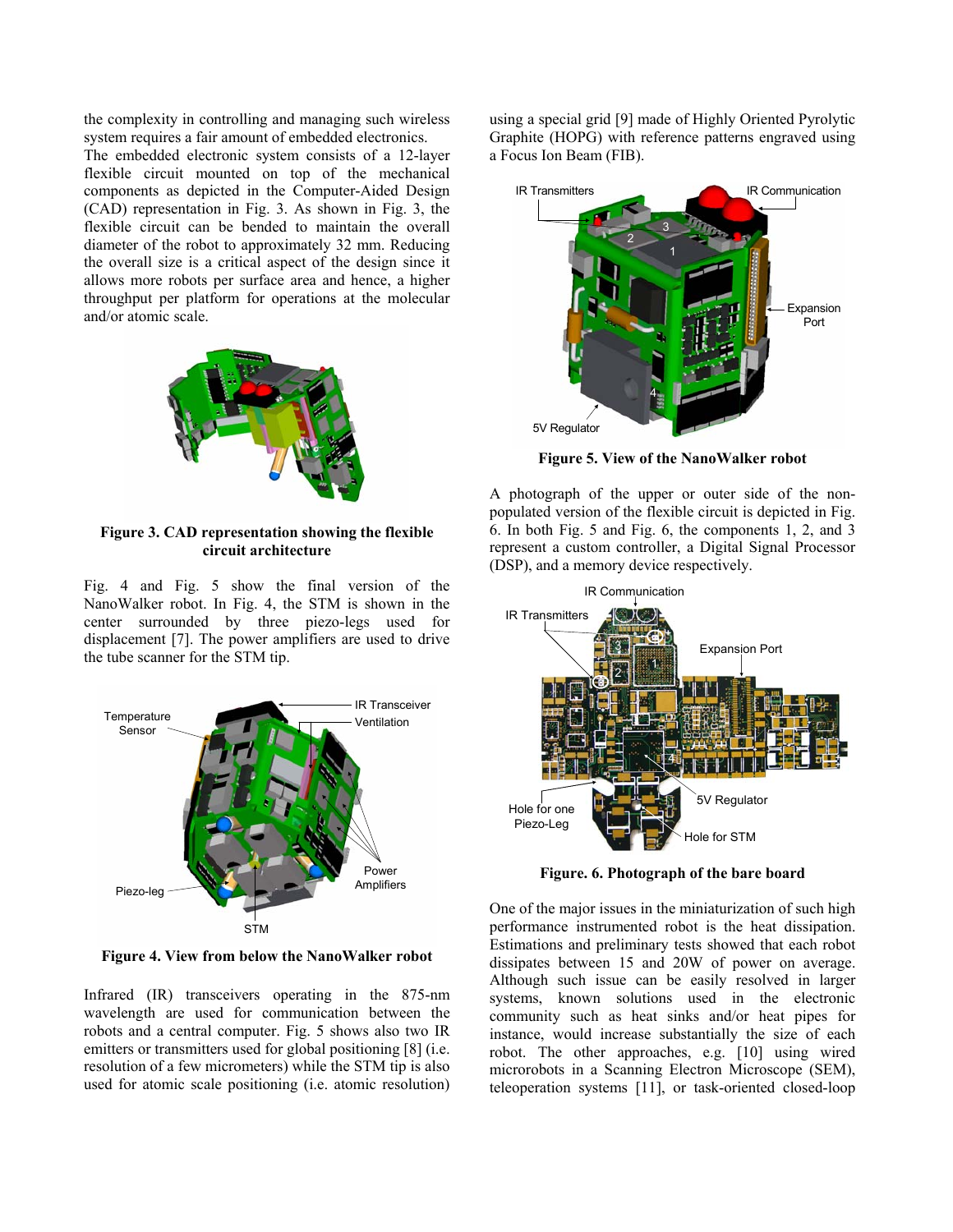automatic control systems [12] using more conventional instrument architectures, avoid the problem of heat dissipation. This is done by embedding no electronics or only the low power instrumented electronics and related interfaces linked by wires to the high power electronics located at a remote site where miniaturization is not an issue. Although this approach is valuable for many applications, our proposed approach unlike other existing microrobotics and/or nanorobotics platforms, aims more specifically at increasing the throughput through a much larger number of miniature robots working simultaneously within the same platform. With this large number of robots, using wires that could be tangled and constraining the movements of the robots was not an option. Furthermore, past experiments [7] have shown that wires prevented repetitive step sizes in the nanometer range. The latency involved in communicating using wireless technology with an external computer in an attempt to reduce the amount of embedded electronics is far too long. This excessive delay prevents us to rely on an external computer for most of the real-time tasks (e.g. approximately 4,000 steps/s per robot during displacement, maximum of 200,000 measurements/s per robot at the atomic scale, etc.). It results that an average of 15 to 20W per robot was inevitable under these specifications. This is turn yields an average power dissipation between 1.5 and 2.0kW per platform, assuming 100 instrumented robots. This power is delivered through the legs of the robots when in contact with a special floor [13]. It is obvious that since no cooling methods were appropriate in our case, a new cooling method that will not affect significantly the size of the robots, while reducing possible thermal drifts on the sensitive instruments, was necessary.

# **2. COOLING PLATFORM**

The main thermal problem of the robots is the ratio between the surface area and the power consumption of the electronic components. There are two fundamental approaches to solve this problem, mainly a reduction of the power consumption of the robot or an increase of the heat dissipation. Since the power consumption of the robot was already minimized, the heat dissipation had to be increased. This can be done either by enlarging the surface area of the robot or by applying external cooling. Within the space constraints imposed by the level of miniaturization, additional cooling fins or similar techniques used to increase the surface area were not sufficient. Altogether, this leads to the need of an external cooling system to protect the robots from overheating.

#### **2.1 Mechanical vs. Chemical Refrigeration**

There are different effects of heat and mass transfer to consider in such an implementation. This means conduction, convection and radiation. To dissipate the

heat from inside the robot, conduction is mostly the issue. To dissipate the heat from the outer surface of the robots, there are two effects to consider: convection and radiation. In the present implementation, convection is a much more significant parameter than radiation.

#### **Table 1. Mechanical versus chemical approaches**

| Parameter    | <b>Liquid Nitrogen</b> | Mechanical                              |
|--------------|------------------------|-----------------------------------------|
| Capital cost | Low, approx. 25%       | High, especially                        |
|              | of mech. system        | for customized                          |
| of equipment |                        |                                         |
|              |                        | systems                                 |
| Operating    | Low, for               | Relatively low                          |
| cost         | intermittent           | for continuous                          |
|              | systems, high for      | operation, but                          |
|              | continuous             | not for                                 |
|              | operation              | intermittent                            |
| Maintenance  | Nearly negligible      | Low for normal                          |
|              |                        | refrigeration                           |
|              |                        | $(\text{temp.} > -40^{\circ}\text{C}),$ |
|              |                        | very high for                           |
|              |                        | $temp. < -50°C$                         |
| Space        | Compact, very          | Substantial space                       |
| required     | efficient, uses less   | required,                               |
|              | than 1/3 the space     | especially for a                        |
|              | of equivalent          | high volume                             |
|              | mechanical system      | production unit                         |
| Cooling rate | <b>Extremely</b> fast  | Relatively slow                         |
| Minimum      | Excellent, -185°C      | Down to $-70^{\circ}$ C                 |
| temperature  |                        | with a cascade                          |
| capacity     |                        | system                                  |
| Temperature  | Very good, PID or      | Very good,                              |
| control      | on/off                 | on/off only                             |
| Cooling      | Nitrogen for direct    | Usually air but                         |
| medium       | cooling, any gas in    | almost any gas                          |
|              | indirect cooling       | can be used                             |
| Vibration    | Very low               | High, from                              |
|              |                        | compressor                              |
| Effects on   | Nitrogen gas has       | High heat load                          |
| environment  | to be exhausted to     | has to be                               |
|              | environment            | dissipated                              |

Convection can be categorized as natural convection and forced convection. Former calculations (not reported for the sake of brevity) show that natural convection alone is not sufficient to cool the robots efficiently. Therefore, a cooling system has to be designed that applies the effects of forced convection.

The technology used most often today is mechanical refrigeration. This means a cooling system consisting of compressor, chiller and various valves and pipes filled with refrigerant liquid. With a single loop system, it is possible to reach temperature of –40ºC. To achieve lower temperatures, a cascade cooling system consisting of two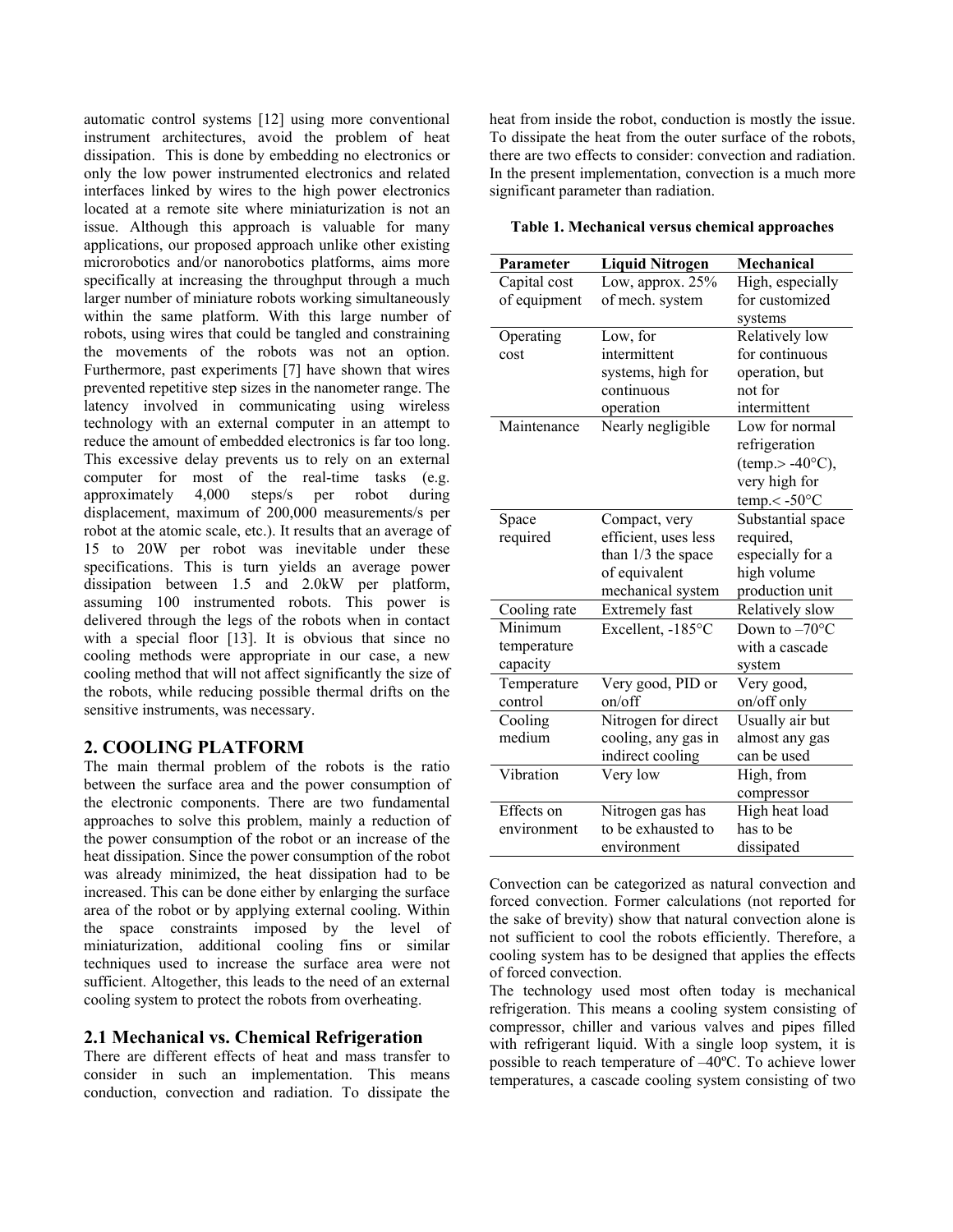loops arranged in a cascade is required. This type of system can provide temperatures down to –70ºC. Mechanical refrigeration systems are complicated but provide good control properties.

In comparison to that, a cooling system using the phase change between the liquid and the gas phase (or the solid and the gas phase) can be used. A common system uses liquid Nitrogen ejected by bleeding valves in an enclosure to freeze food rapidly. Table 1 summarizes some of the advantages and disadvantages of the two approaches. The low vibration requirement coped with a fast cooling rate and the lower achievable temperature forced us to select a cooling system with Helium indirectly cooled with liquid Nitrogen.

# **2.2 General Description**

A diagram of the cooling platform under development is depicted in Fig. 7.



**Figure 7. CAD representation of the cooling platform** 

The system is comprised of a cooling chamber filled with Helium gas, a cooling unit, and a vibration damping system. The transition of liquid Nitrogen to a gas state is being used to cool Helium gas flowing through a coil in a cooling unit. Helium is used because it is an inert gas, which is suitable in many operations performed at the molecular scale. Furthermore, Helium is not flammable and very safe. Since Helium is a very good heat conductor, it helps minimizing the flow, which in turn minimize possible thermal drifts on the sensitive STM.

The size of the cooling chamber has been designed to accept at least 100 NanoWalker robots, offering the capability for more than  $20\times10^6$  STM-based measurements/s per platform. Beside the surface area with dimensions not exceeding  $0.8m \times 0.8m$  required to place and maneuver the robots, the internal height of the cooling chamber is determined in great part by the distance between the global positioning system and the powerfloor (Fig. 8). For optimal performance, this distance is estimated at 777.58 mm between the IR emitters on top of the robots and each Position Sensing Device (PSD) or unit.



**Figure 8. Inside the cooling chamber** 

The global positioning system is based on four PSDs. Each PSD is mounted with an IR transceiver providing four independent cells of 330mm in diameter on the walking surface for communication and positioning. Because of the limited vertical distance of the IR communication at full throughput and the line of sight of the IR emitters and transceivers, four PSDs offer the best approach to support a fleet of at least 100 NanoWalkers. The PSDs provide sufficient resolution to within a few micrometers to position each robot within an atomic grid. Once located within a specific grid, a special scanning mode using the embedded STM allows for atomic resolution positioning. After several iterations, it was concluded that the robots and all the PSDs should be within the same cooling chamber since it was critical to provide a line of sight free of obstructions that could potentially cause distortions that would affect significantly the resolution of the system.



**Figure 9. Photograph of the cooling chamber**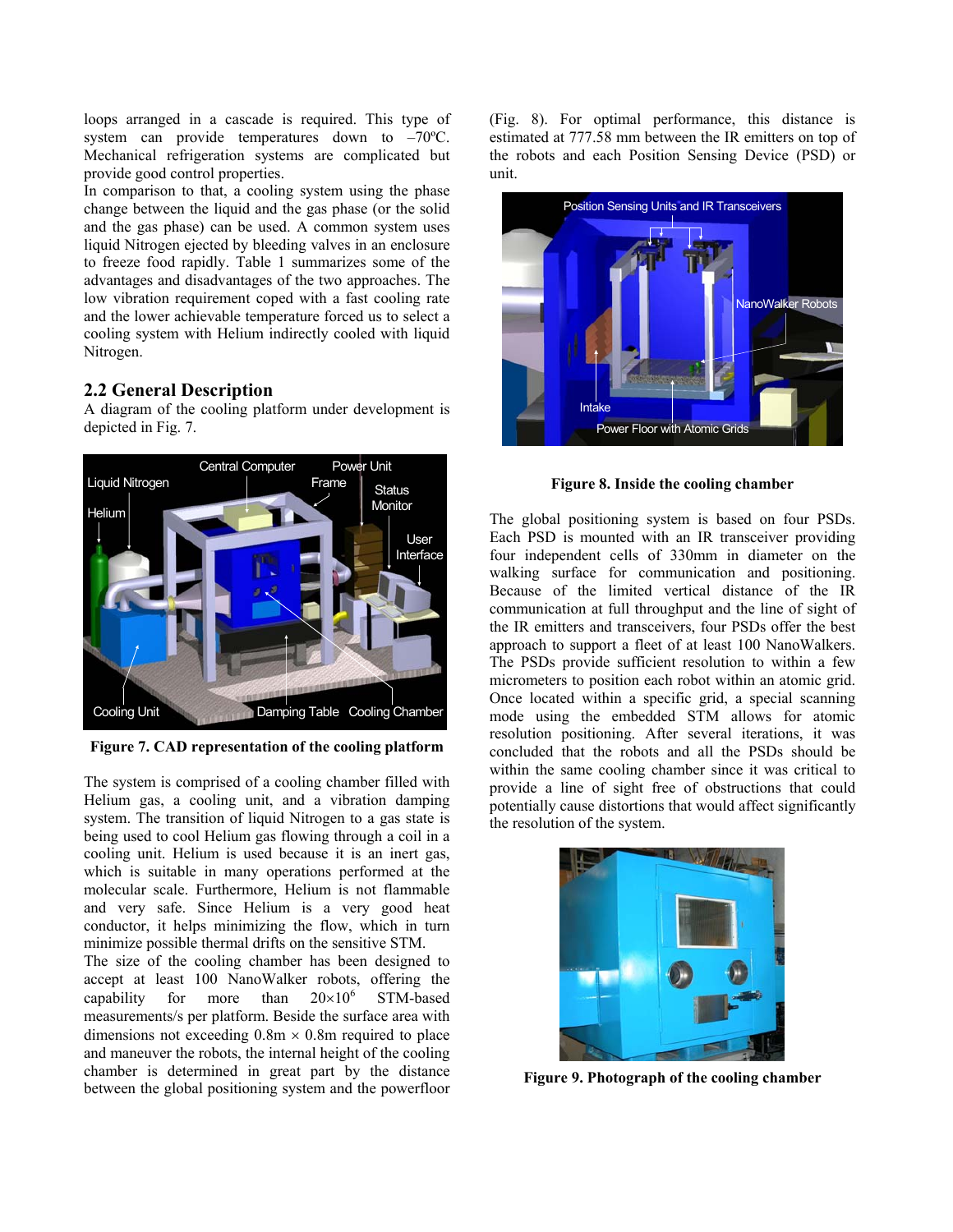# **3. SPECIFICATIONS**

The cooling chamber is shown in Fig. 9 and the specifications of the cooling system are summarized in Table 2. The specifications are for a platform supporting 100 NanoWalker robots. The system is also designed to maintain the internal temperature of each robot between 0 and 70ºC.

#### **Table 2. Specifications**

| Standard Equipment (Chamber) |                                                      |  |  |  |
|------------------------------|------------------------------------------------------|--|--|--|
| Internal dim.                | $1300\times1200\times1200$ mm                        |  |  |  |
| External dim.                | $1500\times1400\times1400$ mm                        |  |  |  |
| (W×H×D)                      |                                                      |  |  |  |
| Interior finish              | Stainless steel #4                                   |  |  |  |
| <b>Exterior</b> finish       | Epoxy coated mild steel                              |  |  |  |
| Insulation type              | Foamed-in-place polyurethane                         |  |  |  |
| Window                       | $600\times400$ mm with shade                         |  |  |  |
| Arm ports                    | $2\times222$ mm diameter with<br>butyl               |  |  |  |
|                              | gloves                                               |  |  |  |
| Airlock                      | 260×165×250 mm                                       |  |  |  |
| $(W \times H \times D)$      | Airlock fitted with a purge valve to                 |  |  |  |
|                              | reduce intake of air                                 |  |  |  |
| Inlet and Outlet             | 700×400×600mm (W×H×D)                                |  |  |  |
| He diffusers                 | Adjustable fins on inlet diffuser and                |  |  |  |
|                              | filter mount on outlet diffuser                      |  |  |  |
| Mounting                     | Flat rubber mount pad                                |  |  |  |
| Illumination                 | Built-in fluorescent                                 |  |  |  |
| Primary elect.               | 120VA/60 Hz/1-phase/15A                              |  |  |  |
| connection                   |                                                      |  |  |  |
| He connection                | 12.7 mm tube                                         |  |  |  |
| Vent outlet                  | $12.7 - 50.8$ mm                                     |  |  |  |
| Vacuum                       | Included                                             |  |  |  |
| breaker                      |                                                      |  |  |  |
| <b>Cable Ports</b>           | Top $2\times140$ mm diameter                         |  |  |  |
|                              | Back $2\times140$ mm diameter                        |  |  |  |
| Cooling System (Remote)      |                                                      |  |  |  |
| Type                         | Remote liquid Nitrogen exchanger                     |  |  |  |
| Connections                  | 9.5 mm $LN_2 / 50.8$ mm NPT vent                     |  |  |  |
| Capacity                     | $\overline{4}$ .4 kW                                 |  |  |  |
| Min. temp.                   | $-185$ °C                                            |  |  |  |
| Ventilation                  | Fan forced, max. 3.4 m <sup>3</sup> /min             |  |  |  |
| Ducting                      | 101.6mm diameter, insulated                          |  |  |  |
| Special note                 | System insulated from chamber to                     |  |  |  |
|                              | eliminate vibrations                                 |  |  |  |
| Dimensions                   | $400\times457\times343$ mm (W $\times$ H $\times$ D) |  |  |  |
| Other features               | Built-in 120VA/60 Hz/ single ph.                     |  |  |  |
|                              | Built-in cryogen injection for liquid                |  |  |  |
|                              | $N_2$ including manual isolation valve,              |  |  |  |
|                              | injection<br>valve<br>automatic<br>and               |  |  |  |
|                              | necessary relief valves                              |  |  |  |

| Instrumentation                                                                              |                   |                               |                                                      |  |
|----------------------------------------------------------------------------------------------|-------------------|-------------------------------|------------------------------------------------------|--|
| Parameter                                                                                    | Range             | Res.                          | Sensor type                                          |  |
| Temp.                                                                                        | $-200 °C -$       | $0.1 \degree C$               | $\overline{T-T}$ ype                                 |  |
|                                                                                              | +200 $\degree$ C  |                               | thermocouple                                         |  |
| Pressure                                                                                     | $0-1245.4$        | $2.5$ Pa                      | Piezoresistive                                       |  |
|                                                                                              | Pa                |                               | strain gage                                          |  |
|                                                                                              |                   |                               | diaphragm                                            |  |
|                                                                                              |                   |                               | (differential)                                       |  |
| Humidity                                                                                     | $0 - 100$<br>% RH | $\frac{1}{2}$                 | Capacitive film                                      |  |
| Air flow                                                                                     | $0 - 3.4$         | 0.028                         | Variable                                             |  |
|                                                                                              | $m^3/m$ in        | $m^3/m$ in                    | frequency                                            |  |
|                                                                                              |                   |                               | controlled fan                                       |  |
| Control & Alarms                                                                             |                   |                               |                                                      |  |
| Feedback with programmable heat/cool<br>Temperature<br>ramp rates; high/low alarm indication |                   |                               |                                                      |  |
| Pressure                                                                                     |                   | Internal atmospheric pressure |                                                      |  |
| indication;                                                                                  |                   |                               |                                                      |  |
|                                                                                              |                   | high/low alarm indication     |                                                      |  |
| Humidity                                                                                     |                   | Internal atmosphere humidity  |                                                      |  |
|                                                                                              | indication;       |                               |                                                      |  |
|                                                                                              |                   | high/low alarm indication     |                                                      |  |
| Oxygen                                                                                       |                   | Internal atmospheric oxygen   |                                                      |  |
|                                                                                              |                   | concentration indication;     |                                                      |  |
|                                                                                              |                   | high/low alarm indication     |                                                      |  |
| Interface                                                                                    |                   |                               |                                                      |  |
|                                                                                              |                   |                               | External interface through RS-232C or RS-485         |  |
|                                                                                              |                   |                               | communication (temperature set point can be remotely |  |
| adjusted via computer)                                                                       |                   |                               |                                                      |  |
| Performance                                                                                  |                   |                               |                                                      |  |
| Cool down rate                                                                               |                   |                               | Minimum of 7.5 minutes from                          |  |
| at maximum                                                                                   |                   |                               | 20 °C to -70 °C at start up                          |  |
| load (1500                                                                                   |                   | conditions                    |                                                      |  |
|                                                                                              |                   |                               |                                                      |  |
| Watts)                                                                                       |                   |                               | Approx. 12 kg/h at maximum heat                      |  |
| LN <sub>2</sub><br>consumption                                                               |                   |                               | load and steady state conditions                     |  |

The internal temperature level is provided by each robot to the main computer through the IR communication link. Three electronic temperature sensors embedded in each robot are used to gather temperature levels at strategic locations. Based on the temperature levels of each robot, an algorithm is used to adjust the chamber temperature at the minimum possible rate in order to avoid fast and unpredictable thermal drifts on the sensitive instruments.

#### **4. SUMMARY**

A new cooling system for scientific instruments configured as miniature robots capable of operations at the atomic scale has been described. The design of such